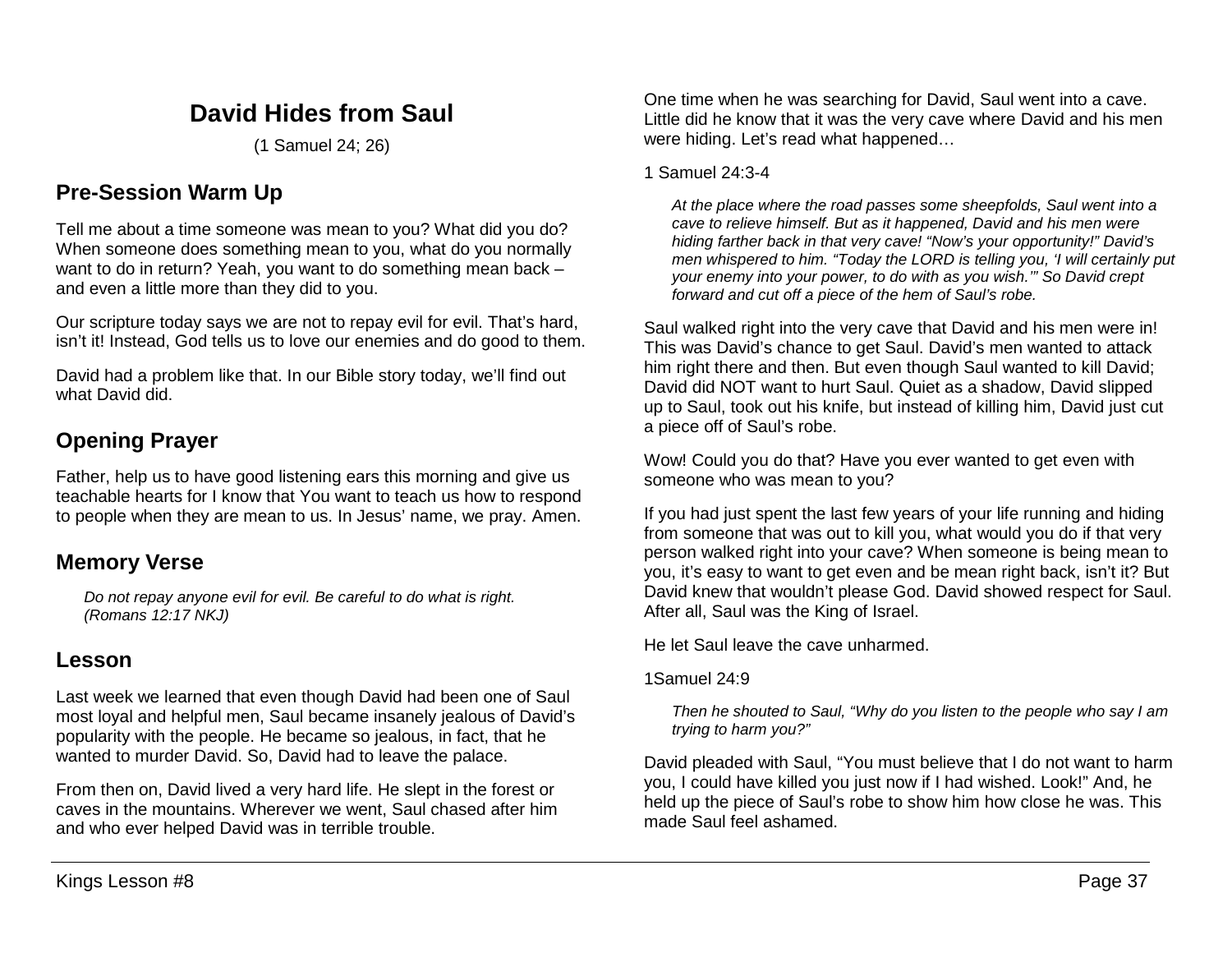#### 1 Samuel 24:17-19

*And he said to David, "You are a better man than I am, for you have repaid me good for evil. Yes, you have been amazingly kind to me today, for when the LORD put me in a place where you could have killed me, you didn't do it. Who else would let his enemy get away when he had him in his power? May the LORD reward you well for the kindness you have shown me today.* 

Even though King Saul was glad David did not kill him, it wasn't long before Saul was chasing David again! David knew that Saul's feelings towards him had not really changed.

Saul took 3,000 soldiers and went looking for David. Saul and his big army camped for the night near a hill; Saul slept in the middle of the soldiers with his sword and a water jug next to his head.

1 Samuel 26:7

*So David and Abishai went right into Saul's camp and found him asleep, with his spear stuck in the ground beside his head. Abner and the soldiers were lying asleep around him.*

Here again, David had the perfect opportunity to get Saul. What would you do if you were David?

#### 1 Samuel 26:8

*"God has surely handed your enemy over to you this time!" Abishai whispered to David. "Let me pin him to the ground with one thrust of the spear; I won't need to strike twice!"*

Abishai begged David to let him kill Saul. He said he could do him in with one blow! But David would not allow any harm come to Saul.

So, David and Abishai quietly made their way down to Saul's camp, tiptoeing between the sleeping soldiers to get to Saul.

Let's read what they did next…

#### 1 Samuel 26:12

*So David took the spear and jug of water that were near Saul's head. Then he and Abishai got away without anyone seeing them or even waking up, because the LORD had put Saul's men into a deep sleep.*

Wow! David sneaked into the middle of the camp where Saul was sleeping and took his spear and his water jug!

David could have taken Saul's life, but he didn't.

When David was safely away, he woke up Saul and all his men by shouting, "Who's guarding the king of Israel? Where are the water jug and the spear that were beside his head?"

Once again, Saul realized that David spared his life and didn't try to get even with him.

Even though Saul was mean to David, David showed God's love to Saul.

What do you do when someone is mean to you? When someone is mean to us, we usually feel like being mean back, don't we? But God wants to help us show His love instead. God can help us choose to be kind and to do what is right. Being kind, especially when others are unkind, and doing what is right are ways we can show God's love.

# **Closing Prayer**

Father, when Jesus was on earth, people were mean to Him, but He always showed them love. I pray that You will help us to show love when others are unkind to us. Help us to resist the temptation to get even with people. In Jesus' name, we pray. Amen.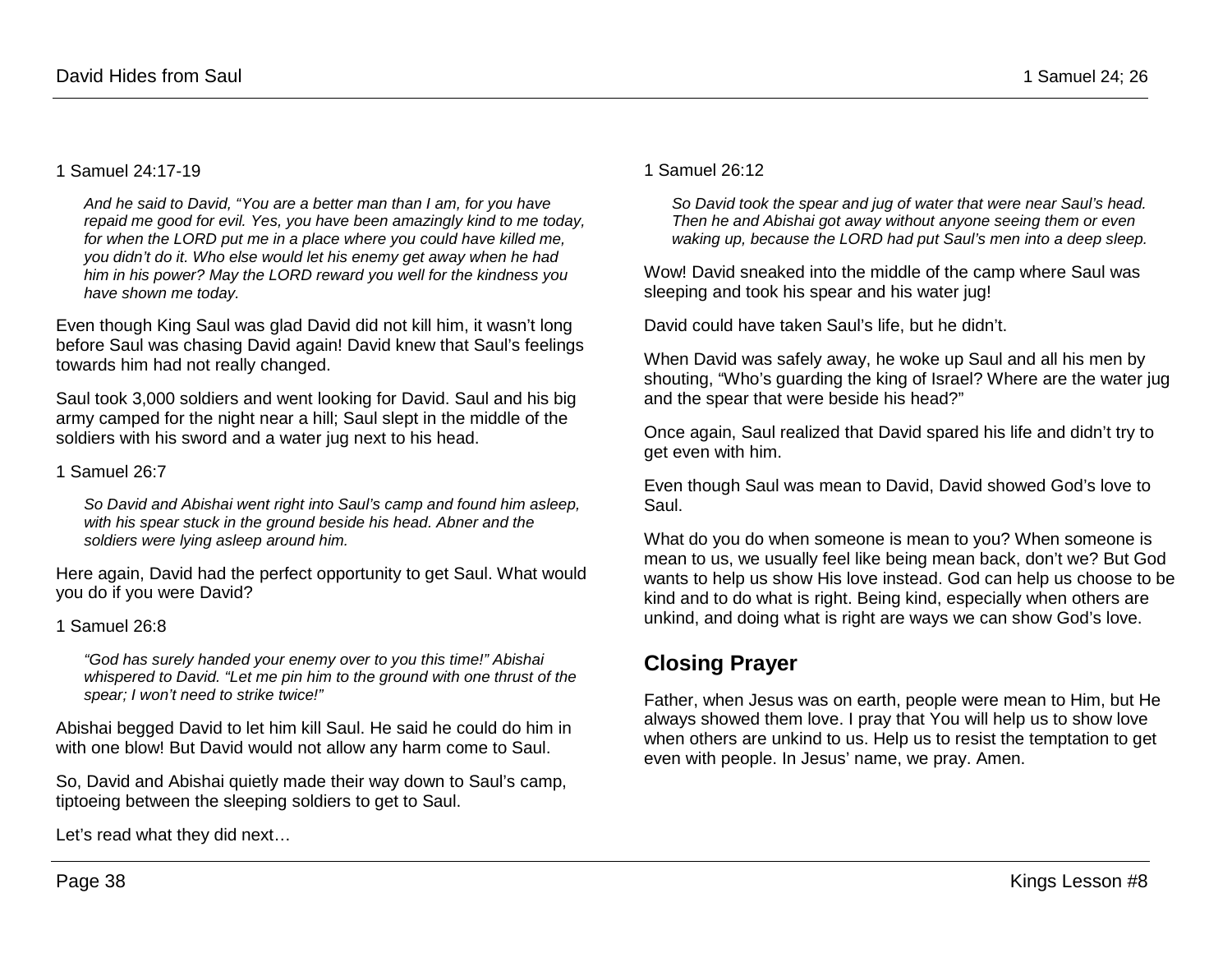## **Learning Activities**

**Object Lesson**

*Don't Explode with Anger*

### Materials:

• Can of soda

### Procedure:

The bible tells us in Romans 12:17 not to repay anyone evil for evil. When someone does something mean to us, our natural reaction is to do something mean back – and even a little more than they did to you!

When we get angry, we need to be very careful not to sin. Sinning is when we do something that goes against God's rules for our life like pushing, fighting, and saying unkind things.

Have you ever been really mad at someone?

(*Take out can of soda*.)

When we get angry it is like shaking this can of soda up. (*Shake the can hard then act like you are going to open it*.)

What would happen if I opened this can? It would explode everywhere!

(*Set the can down and make sure you give it at least a minute or two before picking it up again. It would be best if you test this before presenting it*.)

So, if you were angry like this can and you sin by getting in a fight or calling someone bad names it would be like opening this can and it spraying everywhere!

Sometimes what we need to do it walk away and pray and ask God to help us to calm down and not respond in sin.

*Ask*: What should you do when someone is mean to you? (Pray for the person. Tell the person that he or she is not being kind. Walk away instead of saying something mean. Ignore what that person says. Don't say mean things back. Seek the help of an adult.)

*Ask*: What are some kind things you can do or say to someone who is mean to you? (Bake them cookies, let them go "first", hold the door open for them, pay them a compliment.)

(Take the can and open it. It should open normally now. Make this dramatic so the kids think it will spray everywhere.)

See, all this can needed was a few moments of quiet and it calmed down and it could be opened without exploding. When we are angry, we often need a few moments so that we can react without sinning.

## **Game Center**

### *Memory Verse Game*

To reinforce the idea that David spent years running and hiding from Saul, print the words of the memory verse on separate index cards, two or three words per card. Hide cards around the room.

Children search for hidden cards and then arrange them in verse order, referring to their Bibles as needed.

### *I Spy*

Lead children in playing a game like *I Spy*. Think of a spot in the room (bookshelf, clock, table) where you pretend David is hiding. Say, "I'm looking for David, and he's somewhere on this side of the room." Children ask "yes" or "no" questions to determine the spot where David is hiding. Once a child guesses the correct location, challenge him or her to answer one of the review questions.